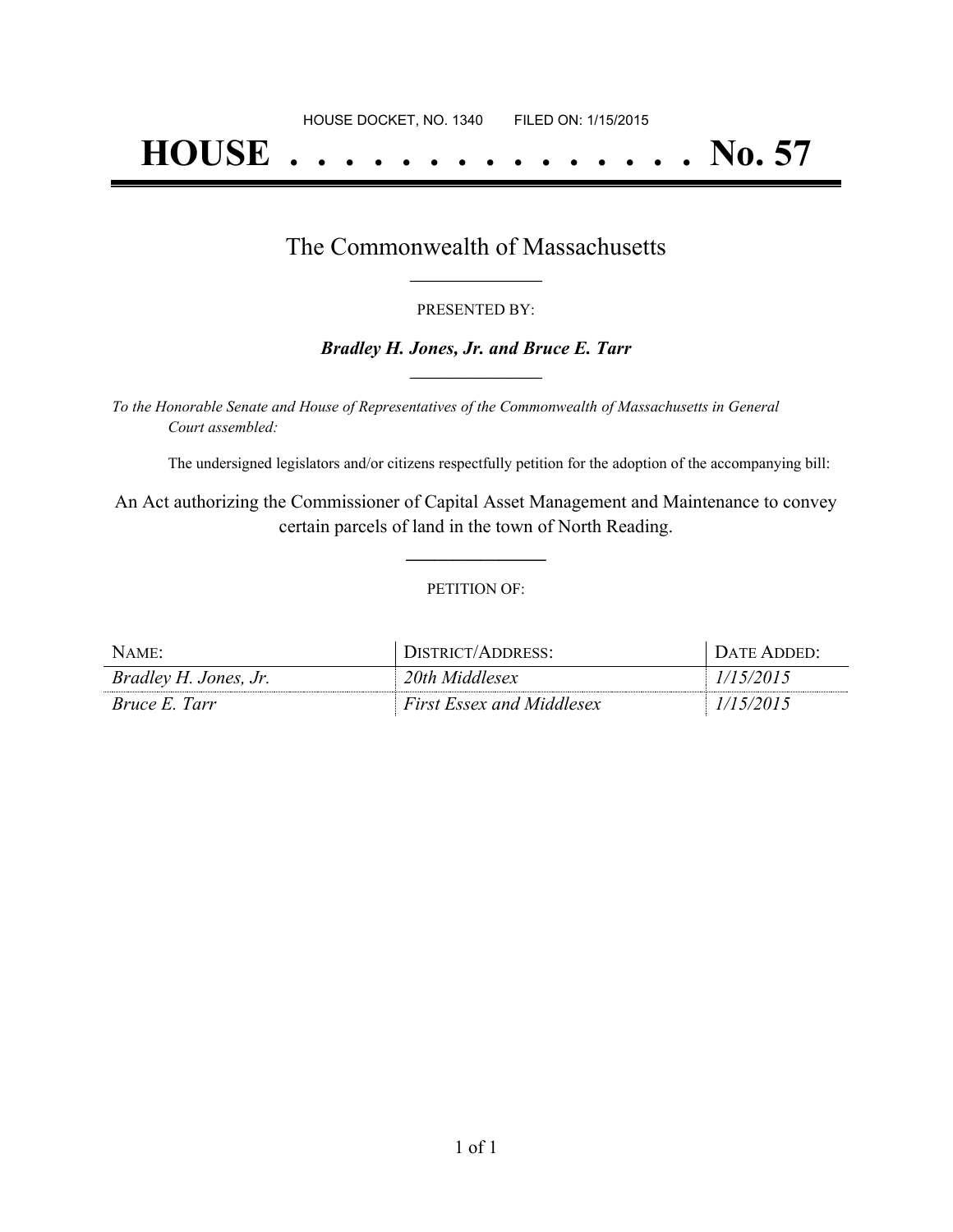# HOUSE DOCKET, NO. 1340 FILED ON: 1/15/2015 **HOUSE . . . . . . . . . . . . . . . No. 57**

By Representative Jones of North Reading and Senator Tarr, a joint petition (accompanied by bill, House, No. 57) of Bradley H. Jones, Jr. and Bruce E. Tarr for legislation to authorize the Commissioner of Capital Asset Management and Maintenance to convey certain parcels of land in the town of North Reading. State Administration and Regulatory Oversight. [Local Approval Received.]

## The Commonwealth of Massachusetts

**In the One Hundred and Eighty-Ninth General Court (2015-2016) \_\_\_\_\_\_\_\_\_\_\_\_\_\_\_**

**\_\_\_\_\_\_\_\_\_\_\_\_\_\_\_**

An Act authorizing the Commissioner of Capital Asset Management and Maintenance to convey certain parcels of land in the town of North Reading.

Be it enacted by the Senate and House of Representatives in General Court assembled, and by the authority *of the same, as follows:*

 SECTION 1. Notwithstanding sections 32 to 37, inclusive, of chapter 7C of the General Laws or any other general or special law to the contrary, the commissioner of capital asset management and maintenance may convey the parcels of land parcels located at 102 Lowell Road and 104 Lowell Road in the town of North Reading, which parcels are shown on North Reading Assessors Map 14 as Lot 148 consisting of 2.49 acres and on North Reading Assessors Map 7 as Lot 2 consisting of 34.21 acres, respectively. The exact location and boundaries of the parcels to be conveyed shall be determined by the commissioner and agreed to by the town after the completion of a survey. The use of the parcels to be conveyed to the town shall not be restricted to use for general municipal purposes or other specific uses; provided; however, that the town may so restrict the parcels at a later date, in accordance with any applicable general and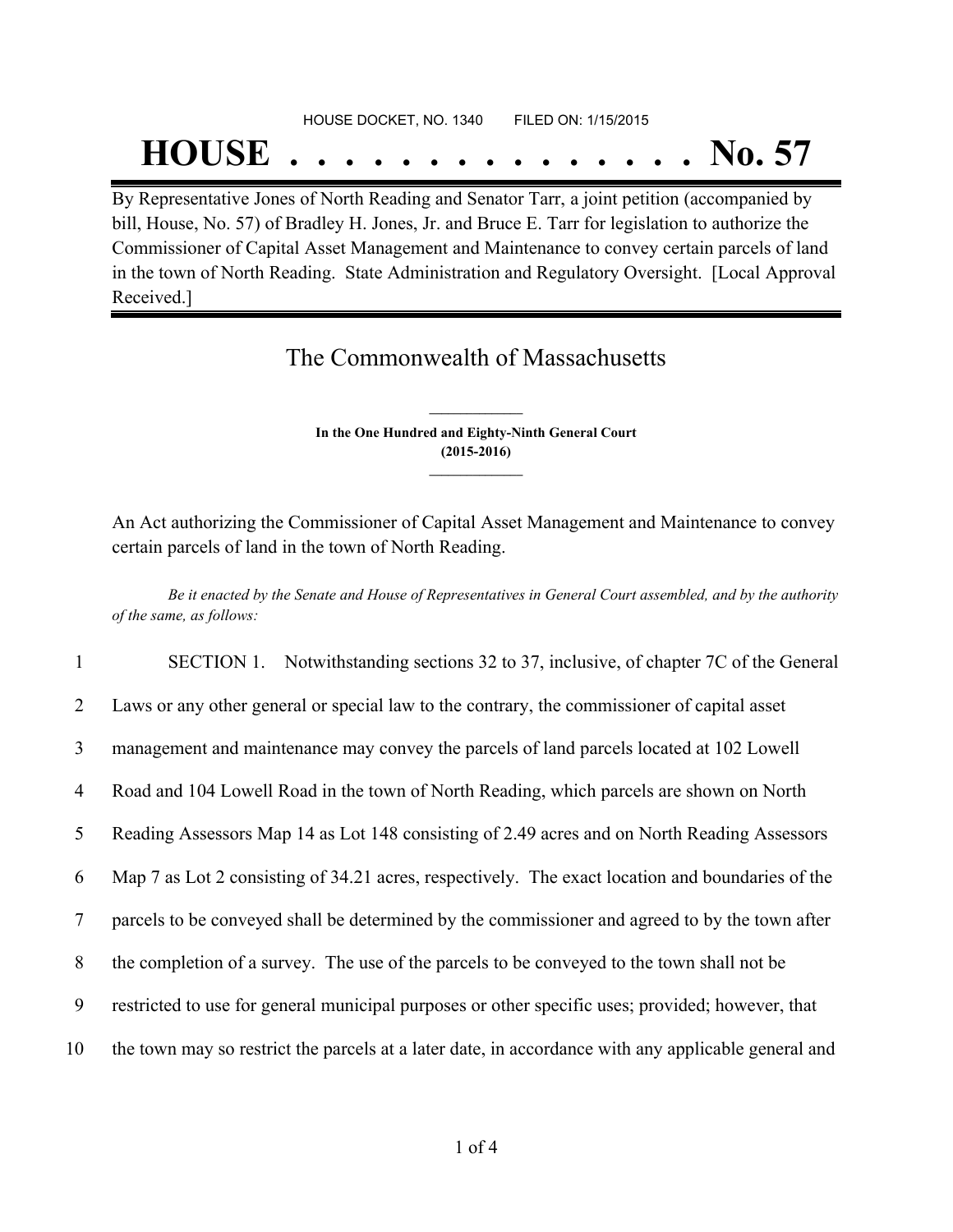special laws. The parcels shall be conveyed by deed without warranties or representations by the commonwealth.

 SECTION 2. As consideration for the parcels described in section 1, the town of North Reading shall pay the commonwealth certain costs incurred after the closure of the facility, including, but not limited to, the cost of capital expenditures and operating expenditures (hard costs and soft costs) incurred by the Commonwealth to improve, maintain, replace, or repair the parcels conveyed to the Town, which includes land, infrastructure, and improvements, but excluding costs associated with the closure or demolition of the facility and/ or the environmental remediation of the facility or parcel, as determined by the commissioner and agreed to by the town. The town of North Reading may pay the amount so determined by the commissioner and agreed to by the town upon its purchase of the parcels described in section 1, or the town may pay the amount so determined in 10 annual payments pursuant to sections 20A of chapter 58 of the General Laws.

 SECTION 3. In the event that the town of North Reading sells or leases any portion of the parcels described in section 1, the net proceeds from such sale or lease as determined by the town and agreed to by the commissioner shall be allocated between the town of North Reading and the commonwealth in equal shares: provided, however, that the commissioner may agree to reduce the share of the commonwealth's proceeds to not less than 30 per cent of net proceeds in order to provide certain incentives to the town of North Reading to sell or lease some or all of the parcels described in section 1 expeditiously or to facilitate the development of some or all of the parcels in accordance with smart growth principles promulgated from time to time by the governor and the secretary of energy and environmental affairs. In the event that the net

of 4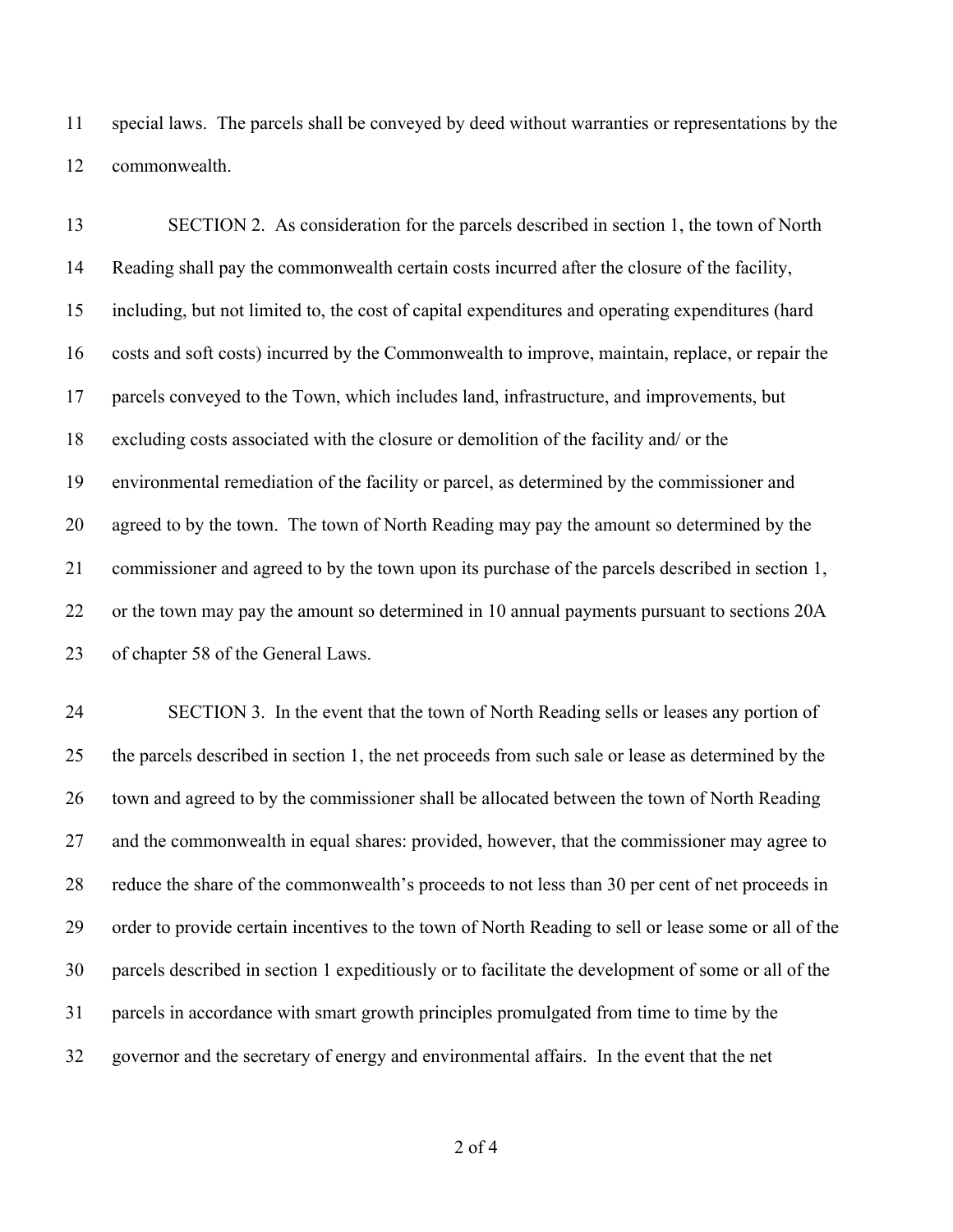proceeds as so determined are a negative amount, the commonwealth shall not be required to make any payments to the town of North Reading.

 SECTION 4. Notwithstanding any general or special law to the contrary, the town of North Reading shall pay for all costs and expenses of the transactions authorized in this act as determined by the commissioner including, but not limited to, the costs of any surveys, appraisals, recording fees and deed preparation related to the conveyances and for all costs, liabilities and expenses of any nature and kind related to the town's ownership of said parcels; provided, however, that such costs may be included for the purposes of determining the net proceeds of the town's sale or lease of any portion of the parcels described in section 1. Amounts paid by the town of North Reading pursuant to section 2 shall not be included for the purposes of determining the net proceeds from a sale or lease.

 SECTION 5. (a) In the event that the town of North Reading does not complete a purchase of the property described in section 1 on or before December 1, 2015, then notwithstanding sections 33 to 38, inclusive, of chapter 7C of the General Laws or any other general or special law to the contrary, the commissioner may sell, lease for terms of up to 99 years, including all renewals and extensions, or otherwise grant, convey or transfer to purchasers or lessees an interest in the property described in said section 1 or portions thereof, subject to this section and on such terms and conditions that the commissioner considers appropriate. In making any such disposition pursuant to this section, the commissioner shall use appropriate competitive bidding processes and procedures. At least 30 days before the date on which bids, proposals or other offers to purchase or lease a property, or any portion thereof, are due, the commissioner shall place a notice in the central register published by the state secretary pursuant to section 20 A of chapter 9 of the General Laws stating the availability of the property, the

of 4